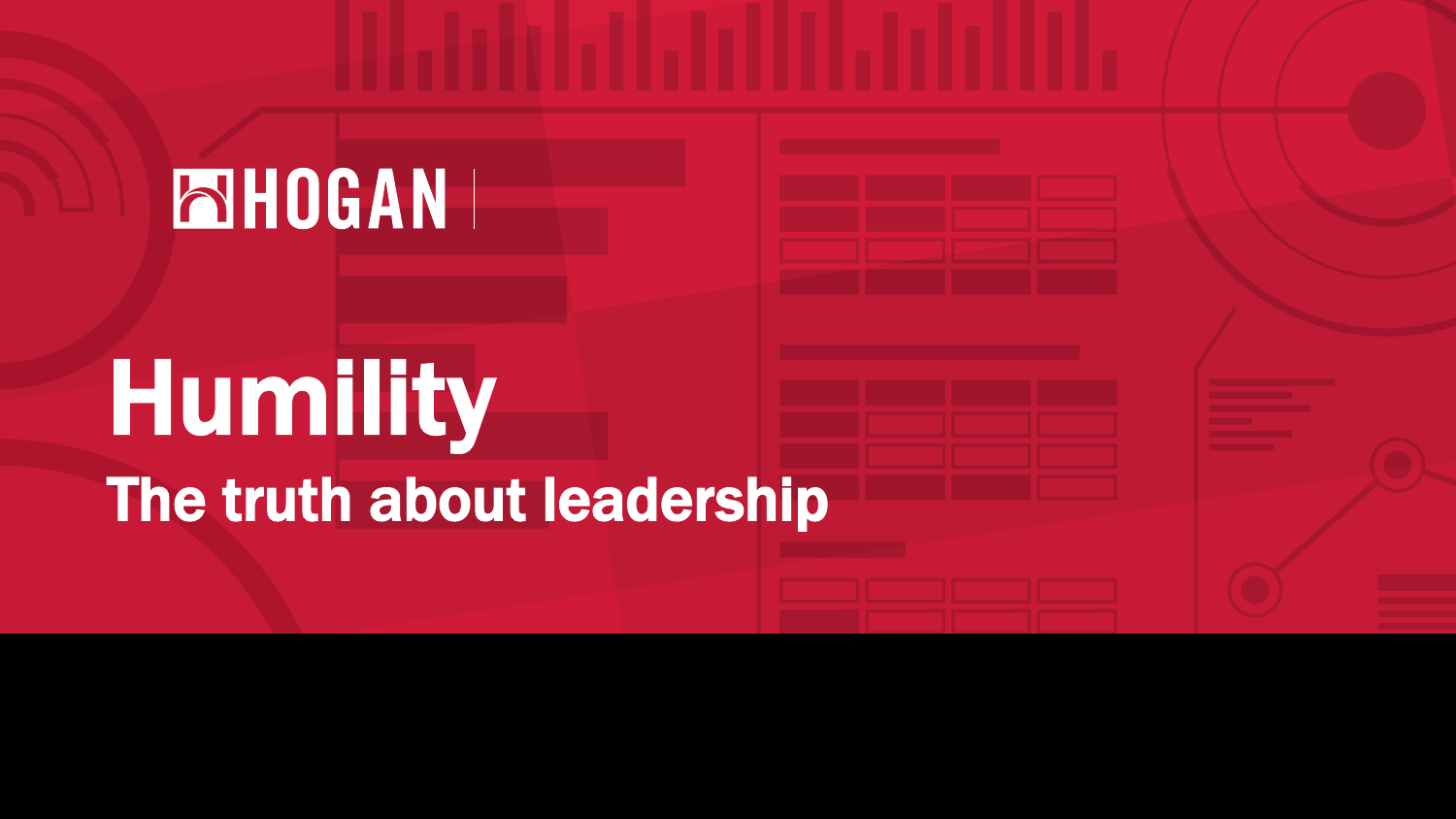# Objectives of the Talk

- 1. Analyze the links between charisma, humility, and leadership
- 2. Suggest that charismatic leaders can be destructive
- 3. Suggest that humble leaders can be effective
- 4. Distinguish between emergence and effectiveness
- 5. Suggest that charisma is to emergence as humility is to effectiveness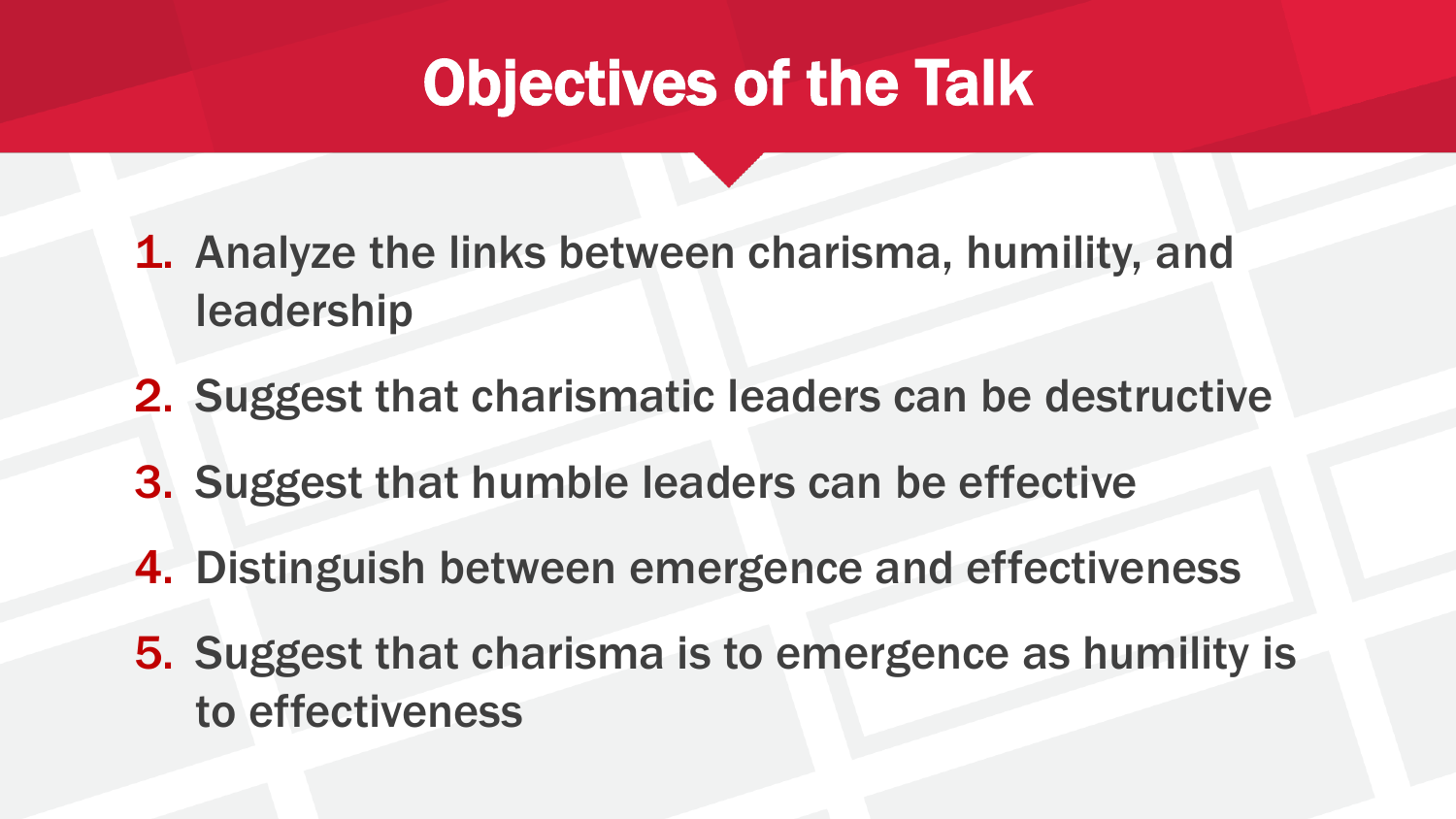#### Charisma vs Humility

#### *Charisma* is "a compelling attractiveness that can inspire devotion in others..."

*Humility* is "freedom from pride or arrogance: the quality or state of low self-preoccupation…"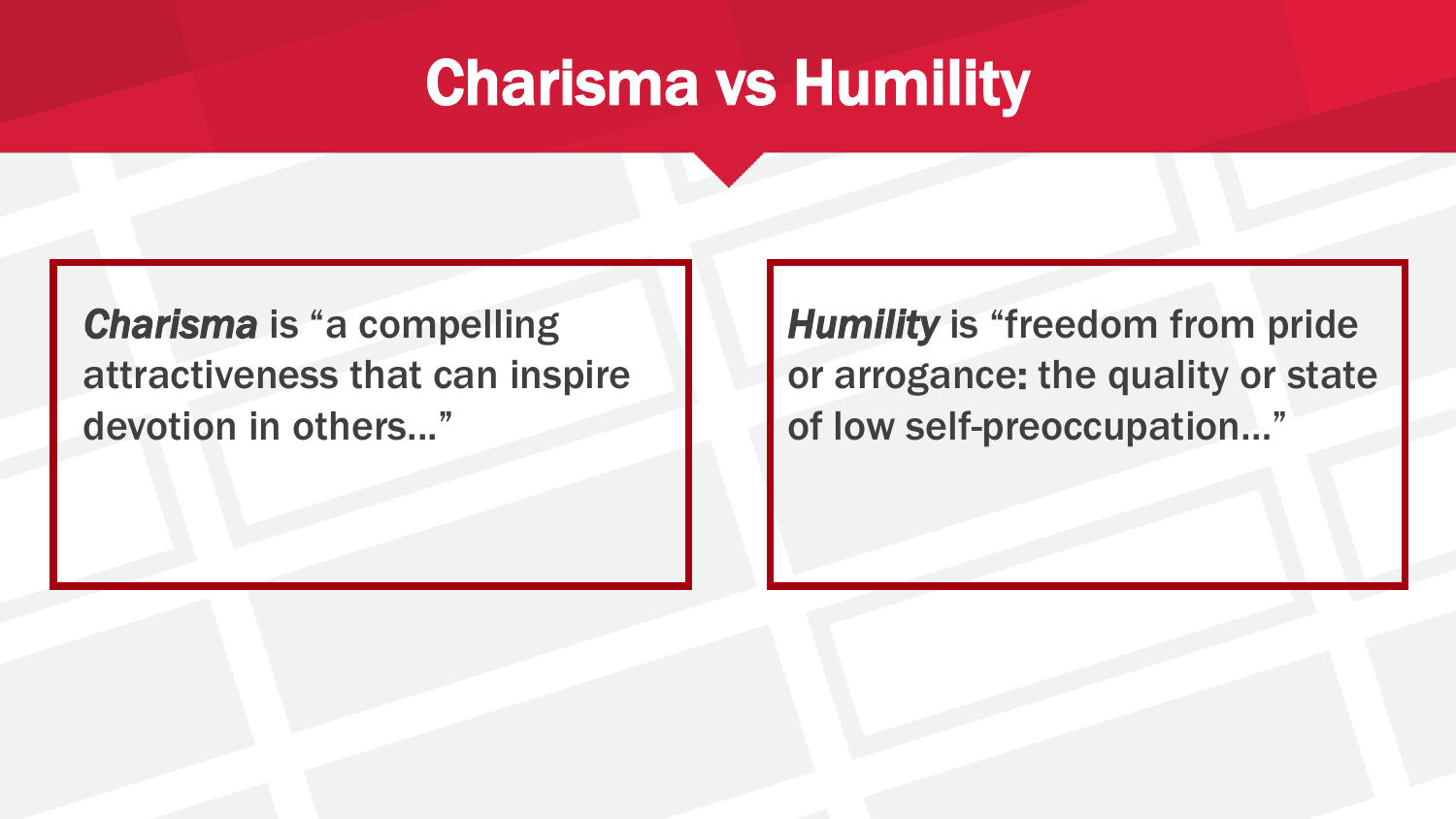#### Charisma and Narcissism

Charisma and narcissism are correlated in leadership samples Charismatic narcissists:

- won't accept responsibility for failure
- take more credit for success than is fair
- won't listen to feedback/can't learn from experience
- feel entitled to leadership positions
- ruin companies as CEOs through bad decision making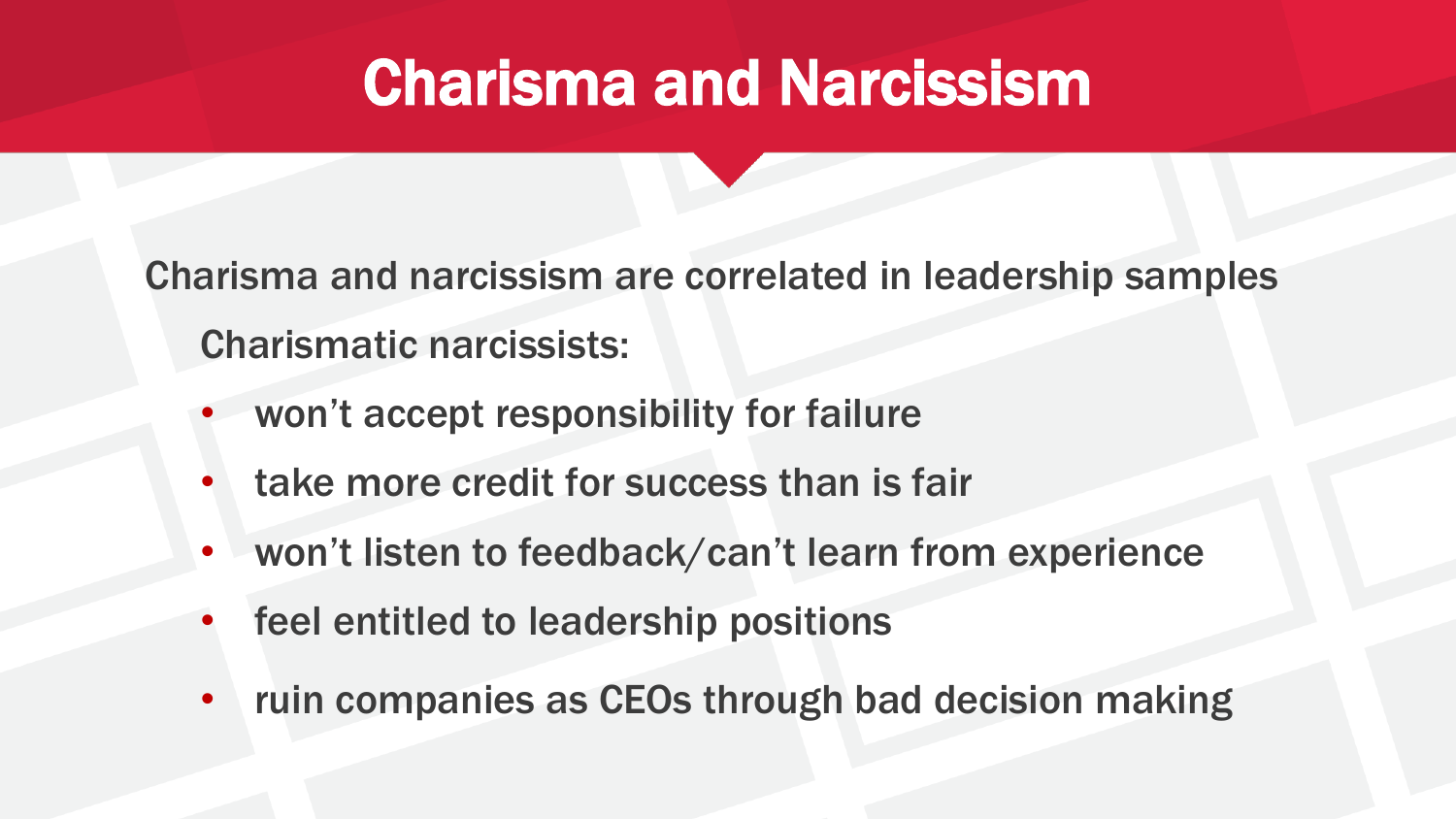## The Birth of Charismatic CEOs

- **In the 1970s, activist investors began pushing companies** to find CEOs who would generate better financial results.
- This led to "Agency Theory"-i.e., paying CEOs based on their financial results.
- Companies began hiring CEOs who guaranteed better results; narcissists always guarantee better results.
- **Organizations think they need charismatic leadership but** charisma often brings narcissism.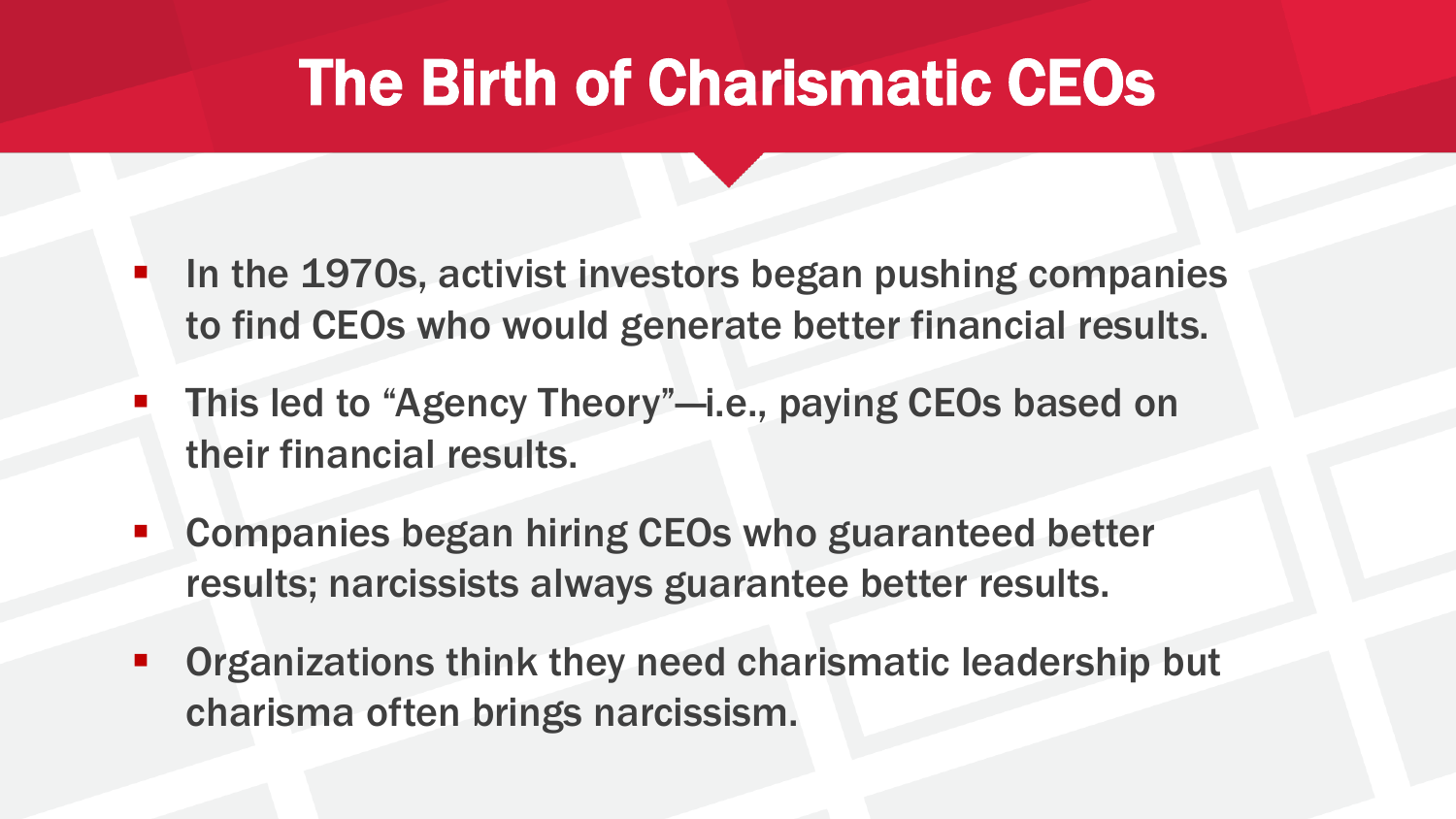#### Charisma Invades the Culture of Business

# Indeed.com lists 224,526 jobs requiring charisma

# Indeed.com lists 3,342 jobs requiring humility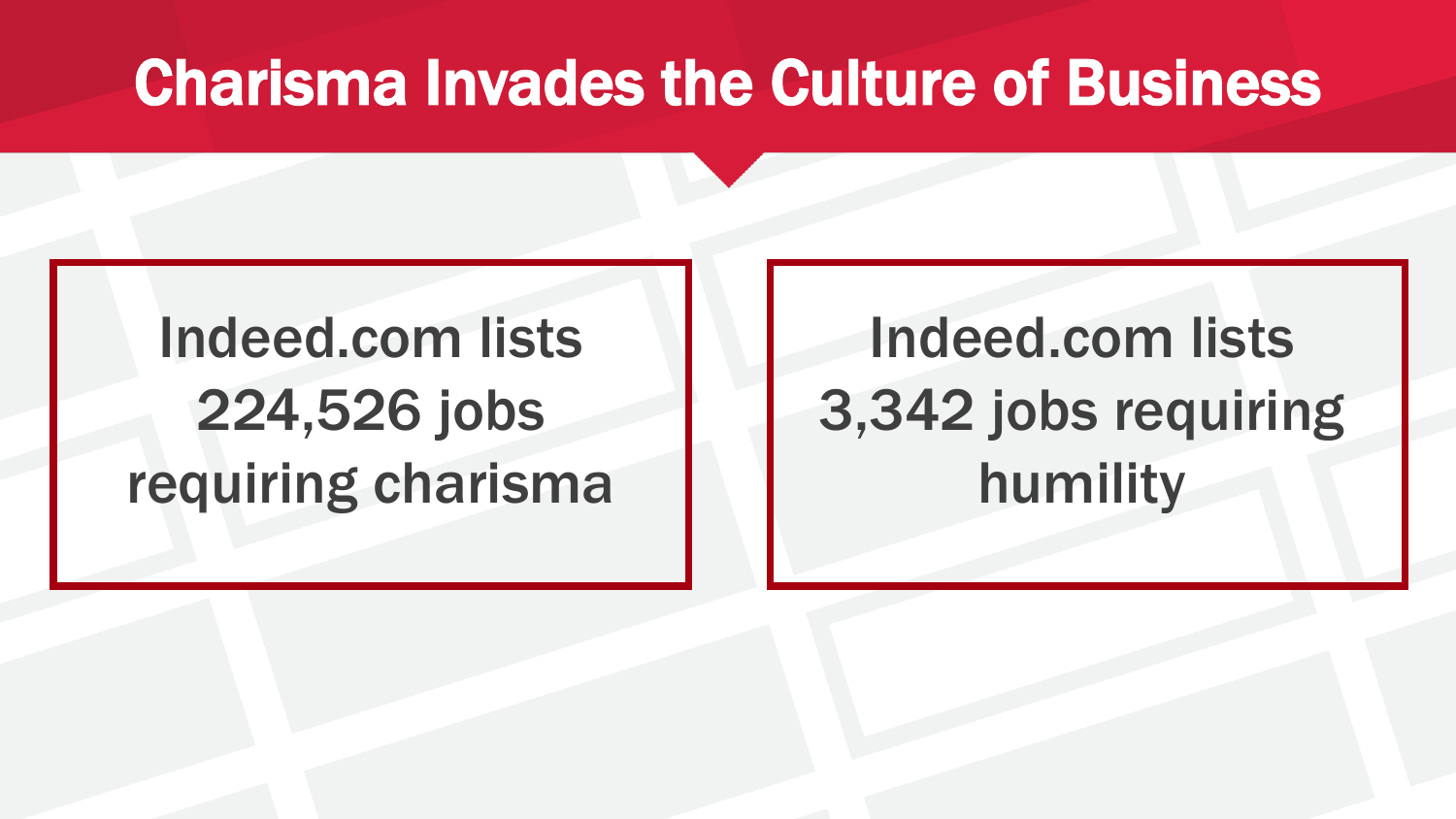# Charisma has consequences: Napoleon and Trump

- Both rose to the top of their country's political hierarchy based on charisma
- Both were dedicated to serving themselves
- **Both enjoyed limited but solid** support
- Both created mixed legacies

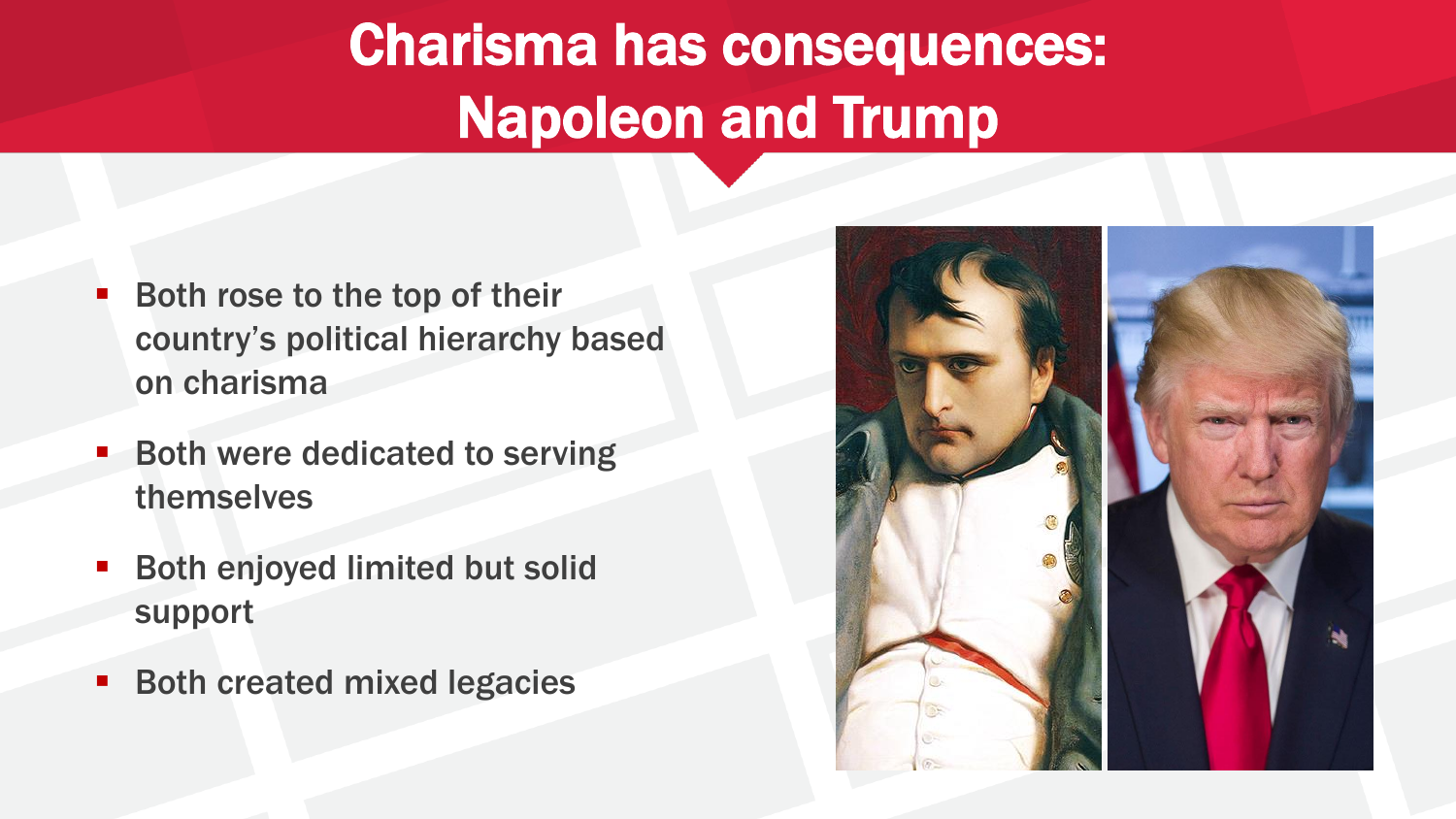# Humility has consequences: Nelson and Grant

- Both men rose to the top of their country's political hierarchy based on their performance.
- **Both were dedicated to serving their** country.
- **Both men were humble and admired** by their subordinates
- Two of the greatest military leaders in history

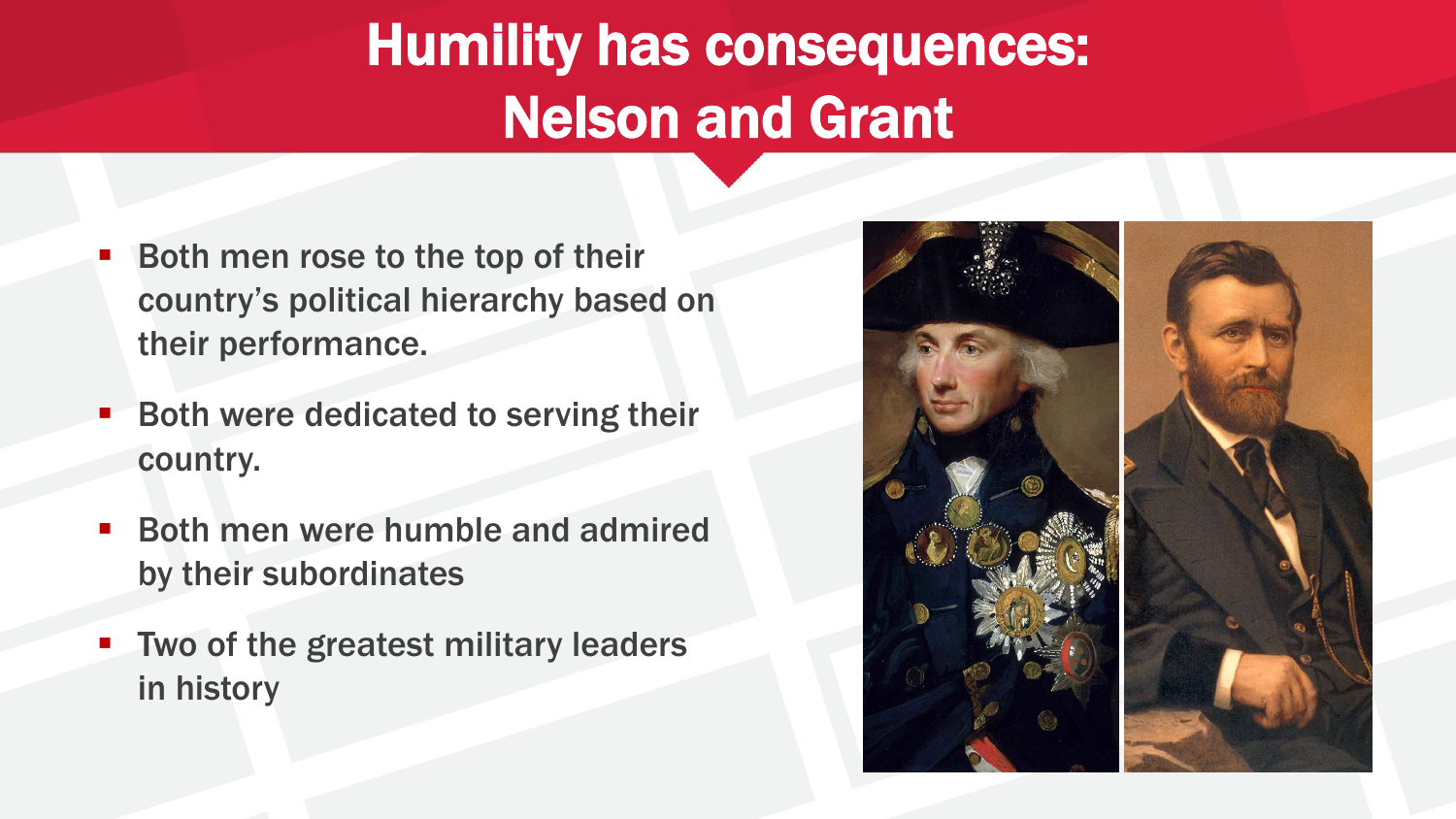## Narcissism and Humility in Business





"All of management is about selfconfidence." Jack Welsh

"I never stopped trying to be qualified for my job." Darwin Smith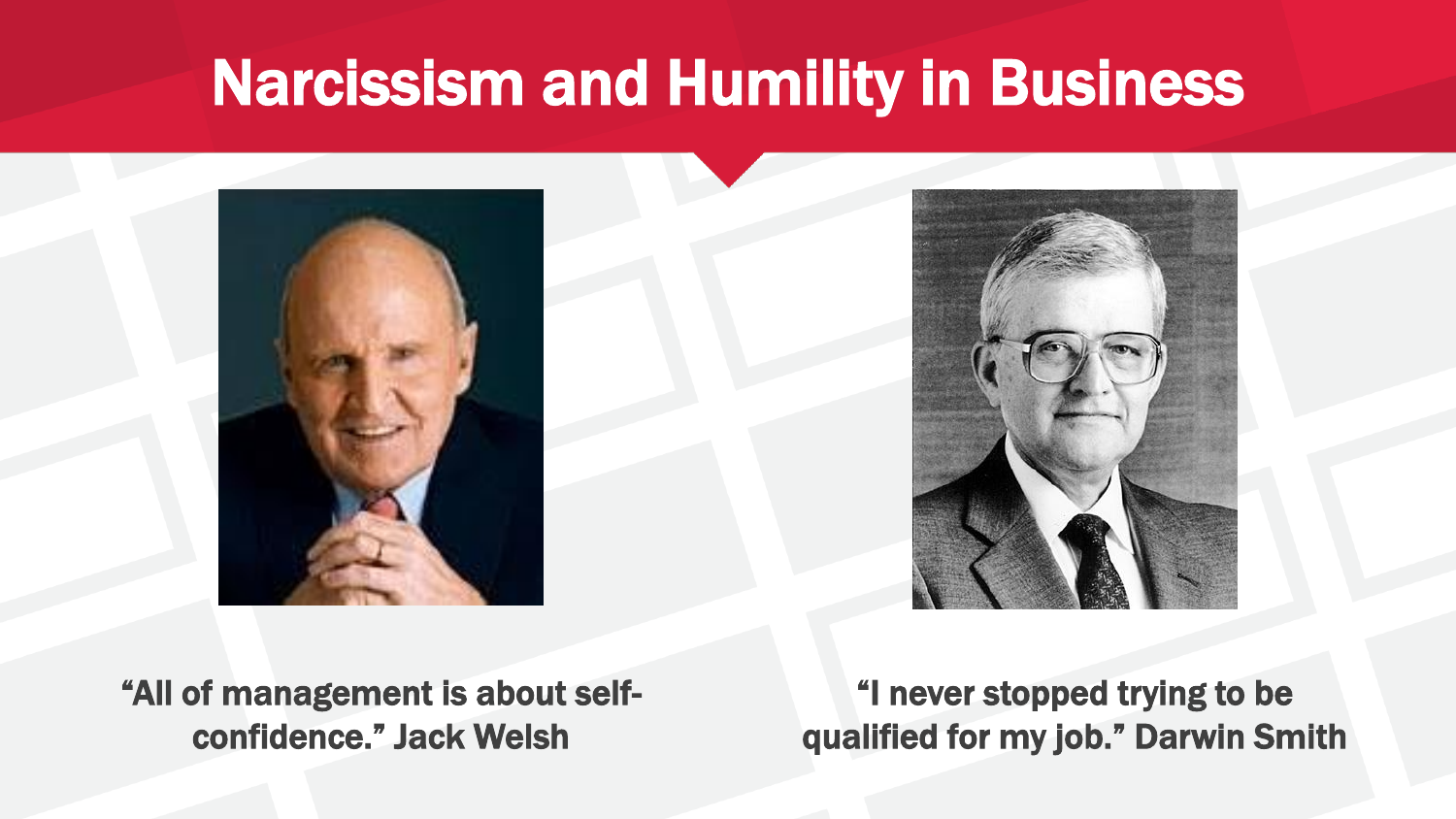# Word Count of CEO Shareholder Letters

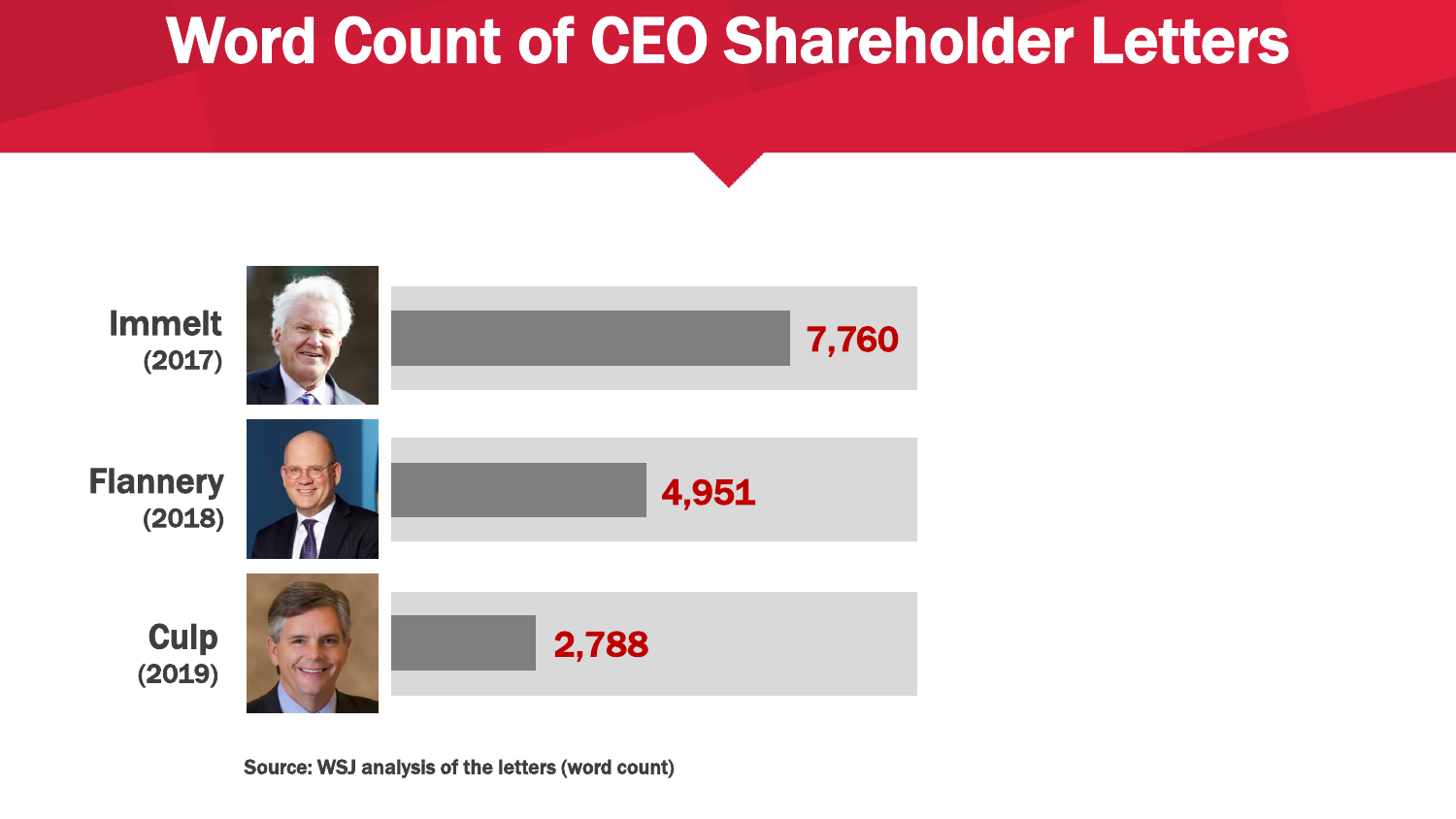#### Emergence and Effectiveness

- Who are the high profile people in organizations?
- What is the relationship between being high profile and being an effective leader?
- **This brings up the distinction between emergence and** effectiveness.
- And this brings up Luthans' book...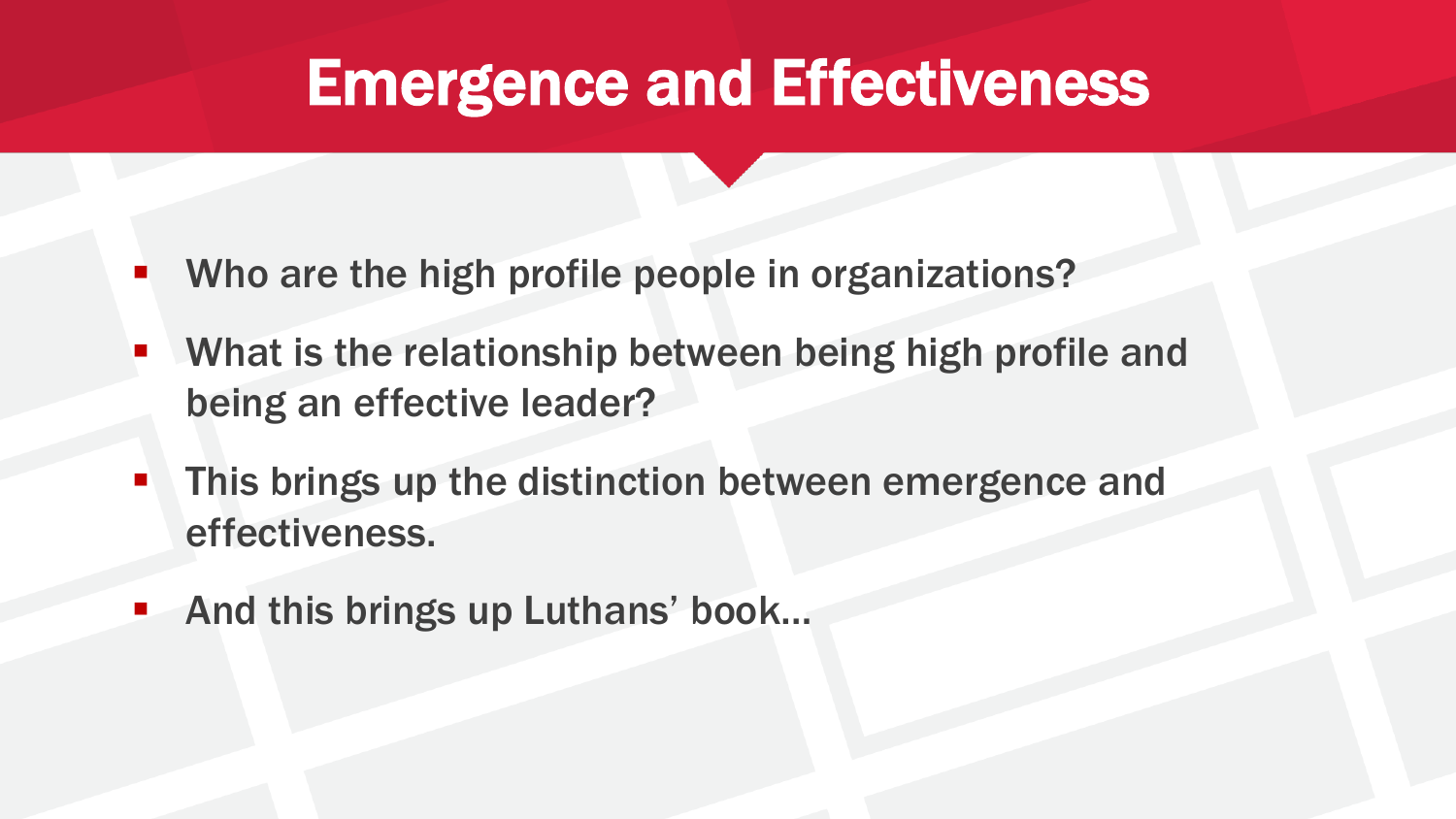# *Real Managers:* Emergence vs. Effectiveness



- **EXTE:** Luthans' landmark research is often ignored.
- Studied 457 managers from different organizations over 4 years.
- Used assessments, interviews, ratings, and behavioral observations.
- Gathered performance data at end of study.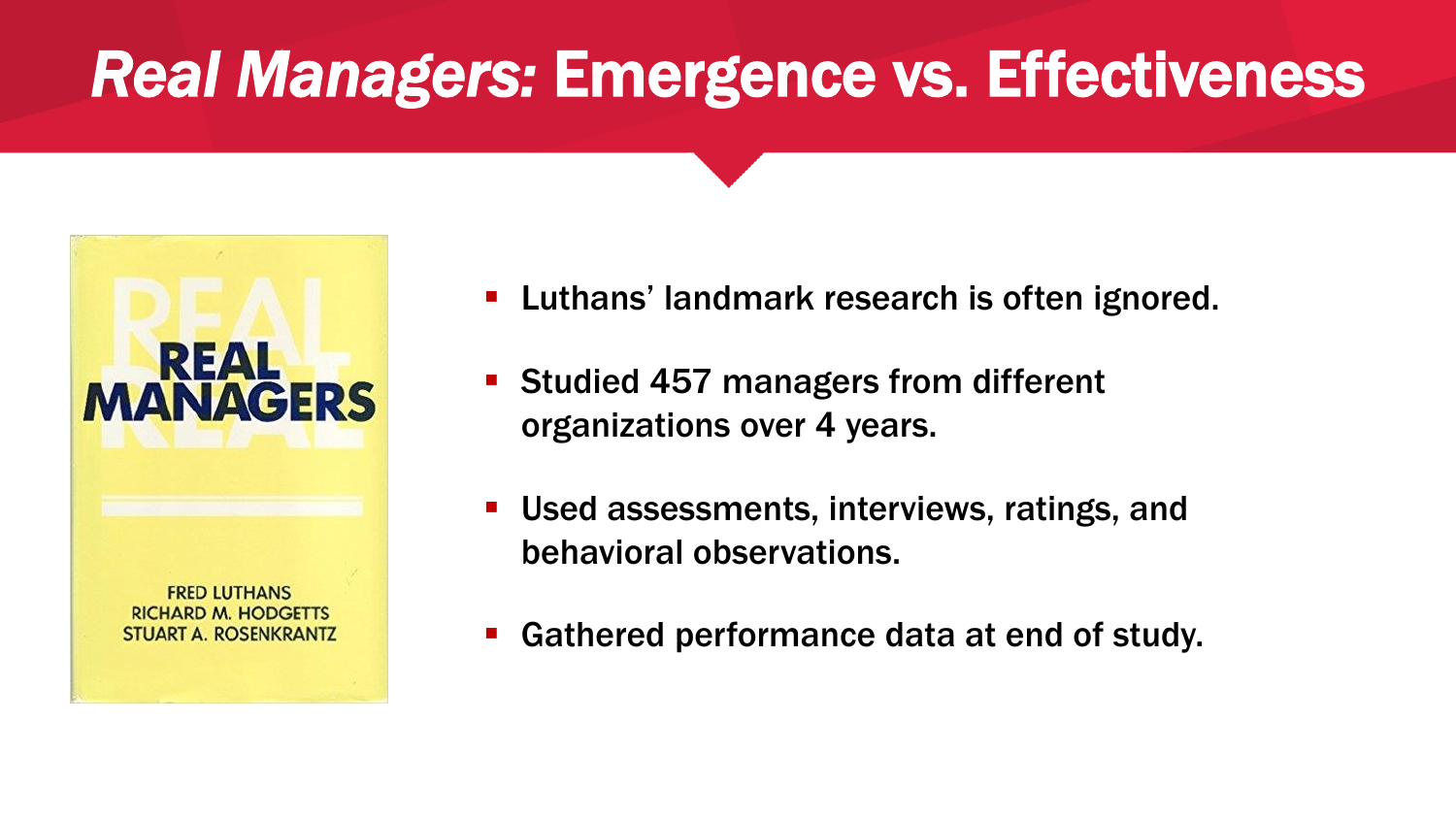# *Real Managers*: Emergence vs. Effectiveness



- Found two groups of high performers: (1) Those who advanced rapidly; (2) Those whose teams performed well.
- **There was a 10% overlap in the groups (r = .30).**
- **Those who advanced rapidly spent their time** networking. These people are high *Emergence*.
- **Those whose teams performed well spent their time** working with their teams. These people are high *Effectiveness*.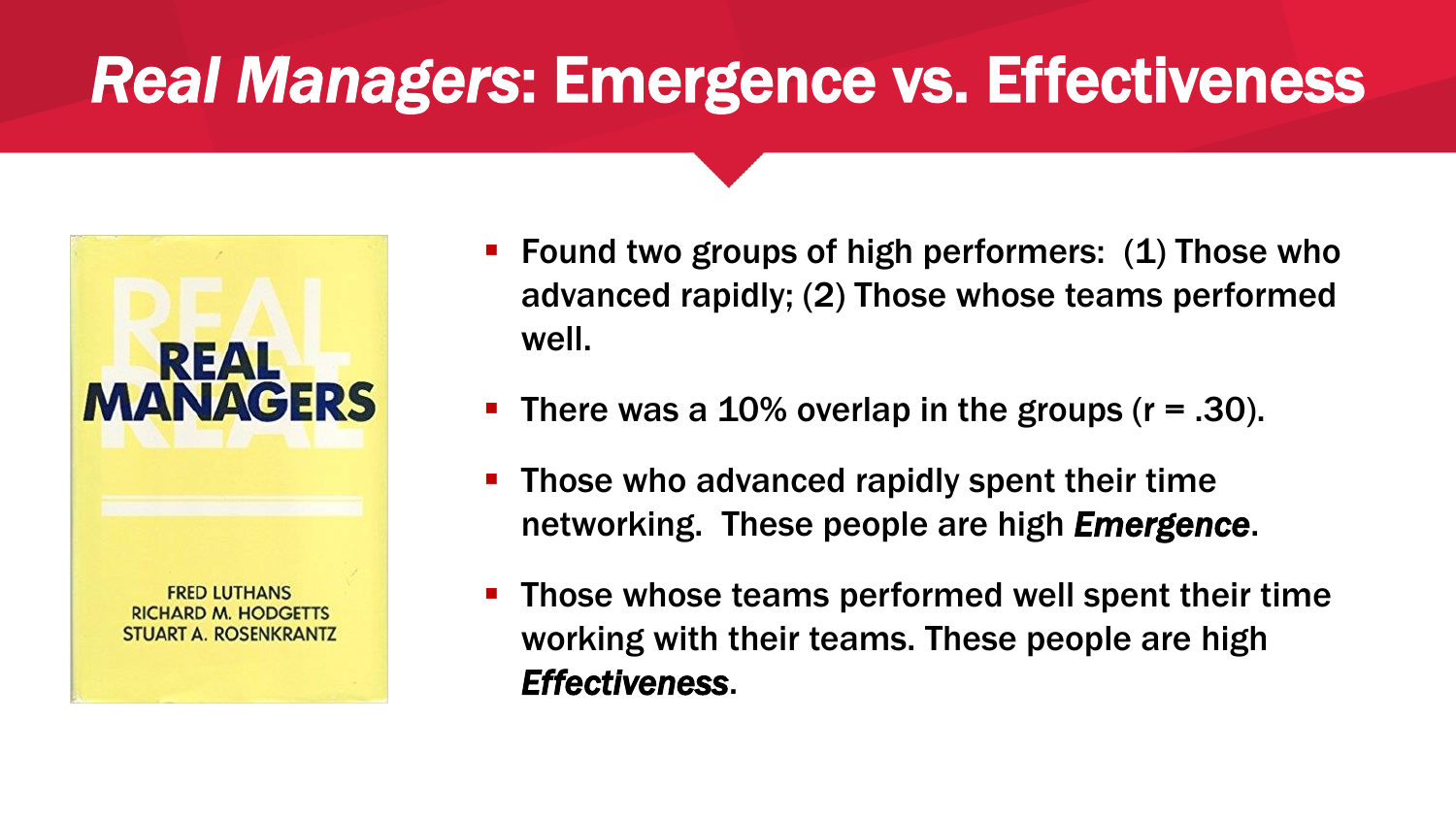# Jim Collins: *Good to Great*



- Concerns leader *Effectiveness*.
- **Found 11 Fortune 1000 companies with 15 years of** mediocre performance and then 15 years of superior performance.
- The CEOs of the companies with superior performance were humble and competitive—not high emergent or charismatic.
- Say goodbye to the myth of charismatic leadership.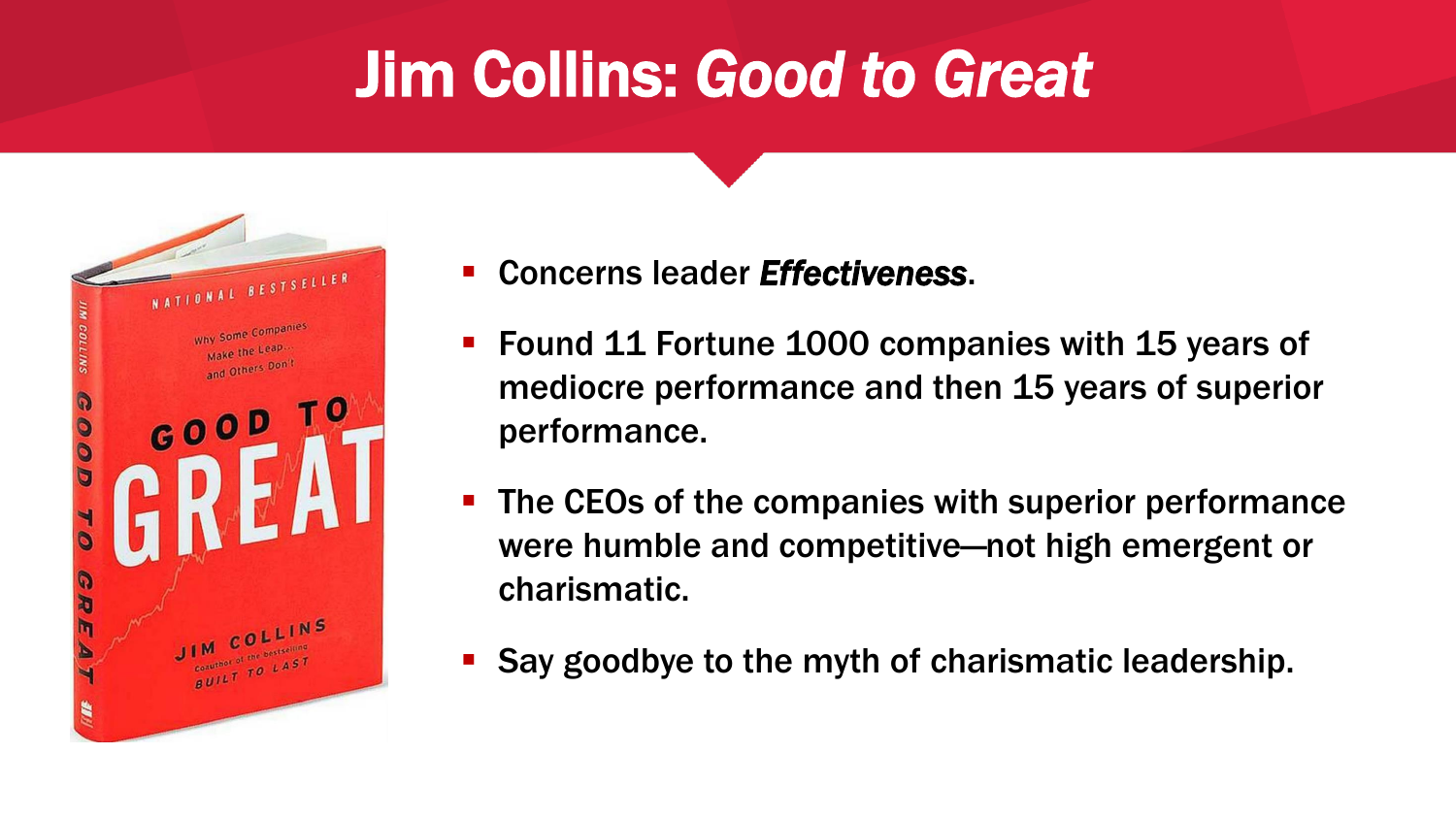#### Problem-Driven Leadership

- **E** A 2017 MIT study supports Collins' findings.
- MIT graduates have started 30,200 businesses with 4.6 million employees and \$1.9 trillion in annual revenues.
- Annual revenues behind Russia but ahead of India.
- MIT leadership is problem-focused, technically competent, openminded, data driven, apolitical, collaborative, and avoids trappings of leadership (corner office, etc.)
- Well-known exemplars are Sergio Marchionne (Fiat-Chrysler), Hubert Joly (Best Buy), and Alan Mullaly (Ford).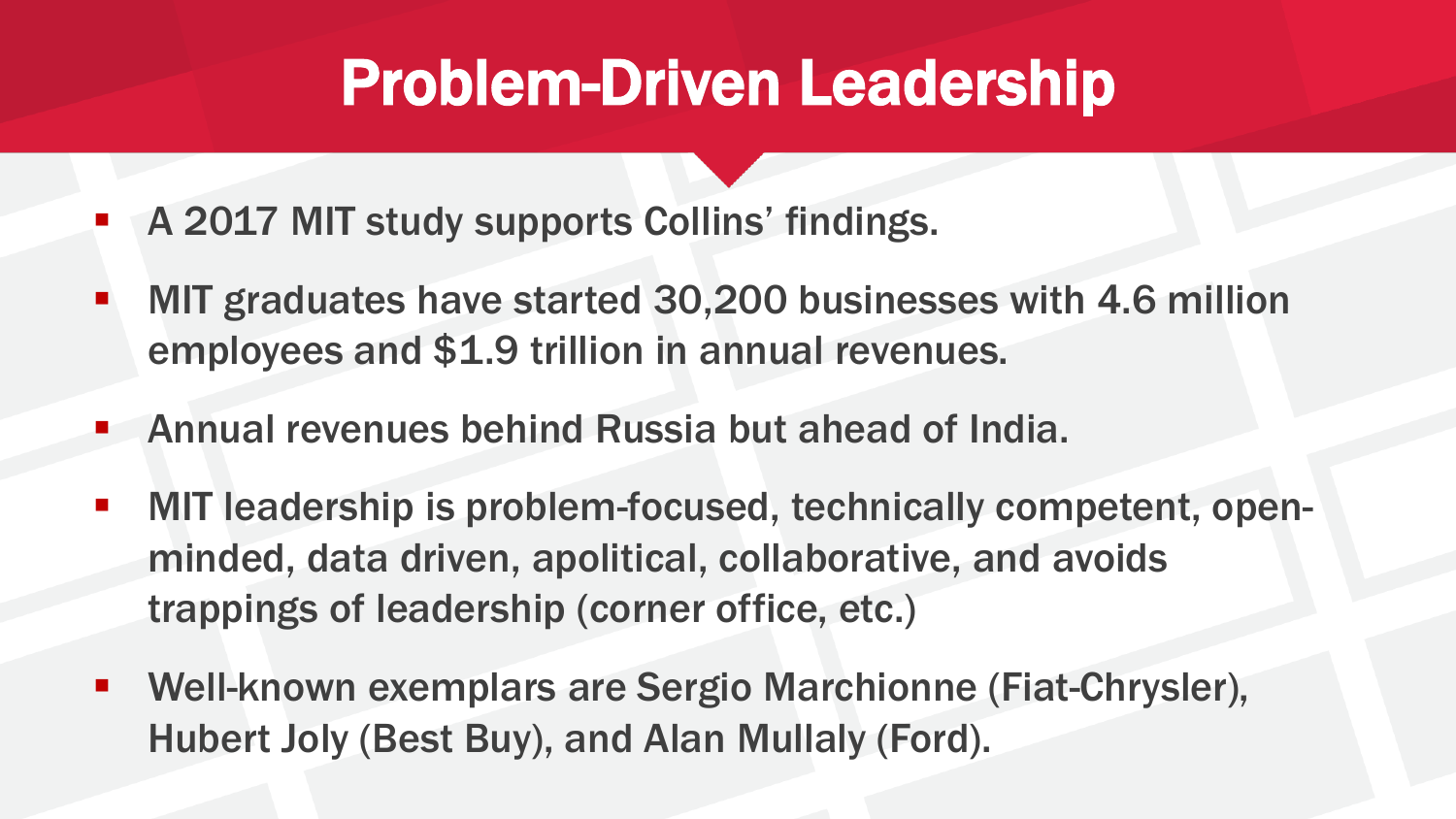# Characteristics of Effective Leaders

- **Integrity**
- **Competence**
- **Judgment**
- **Vision**
- **■** Humility
- Ambitious and competitive: driven to improve performance, feel they have something to prove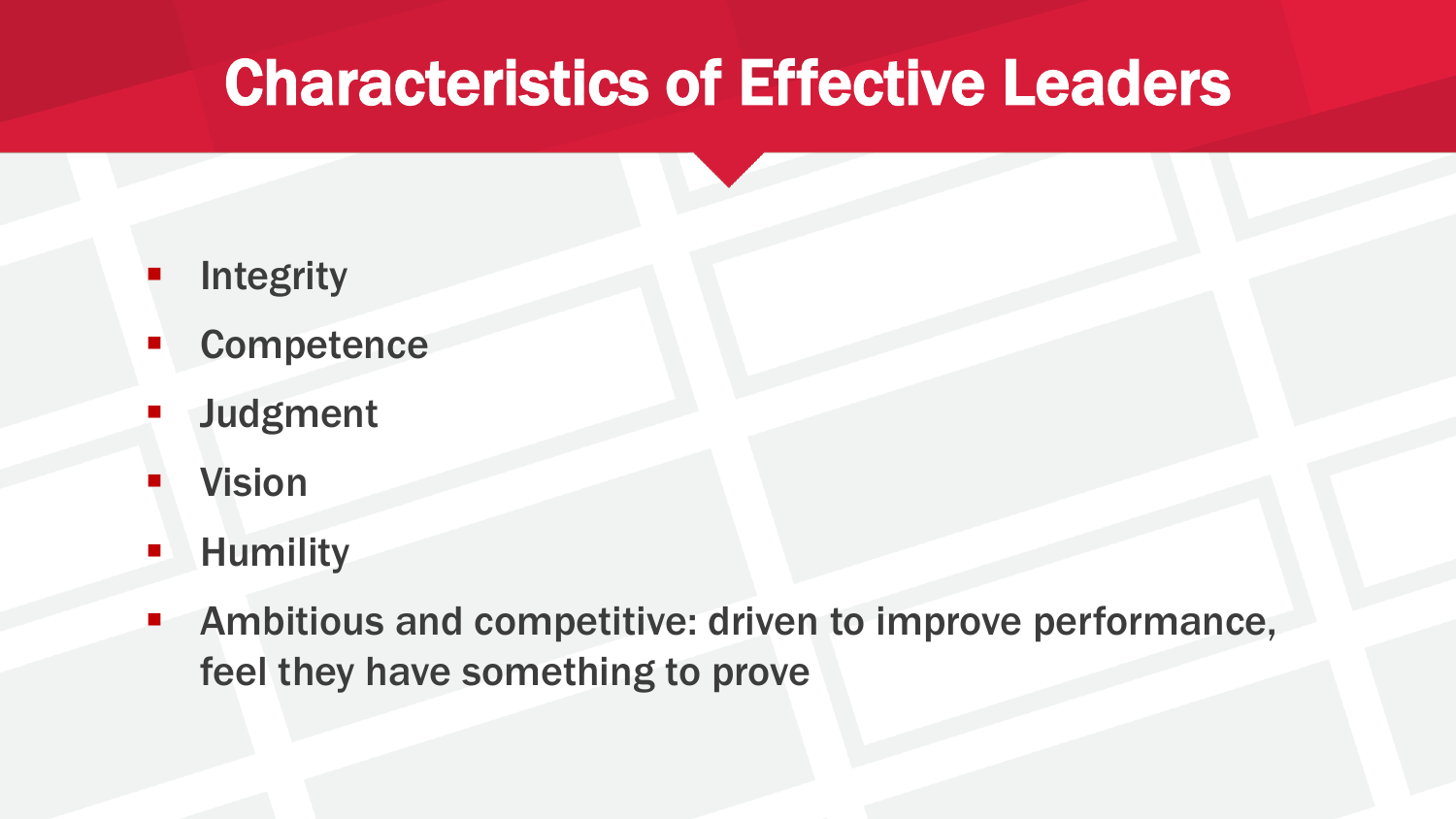#### How to Define Charisma

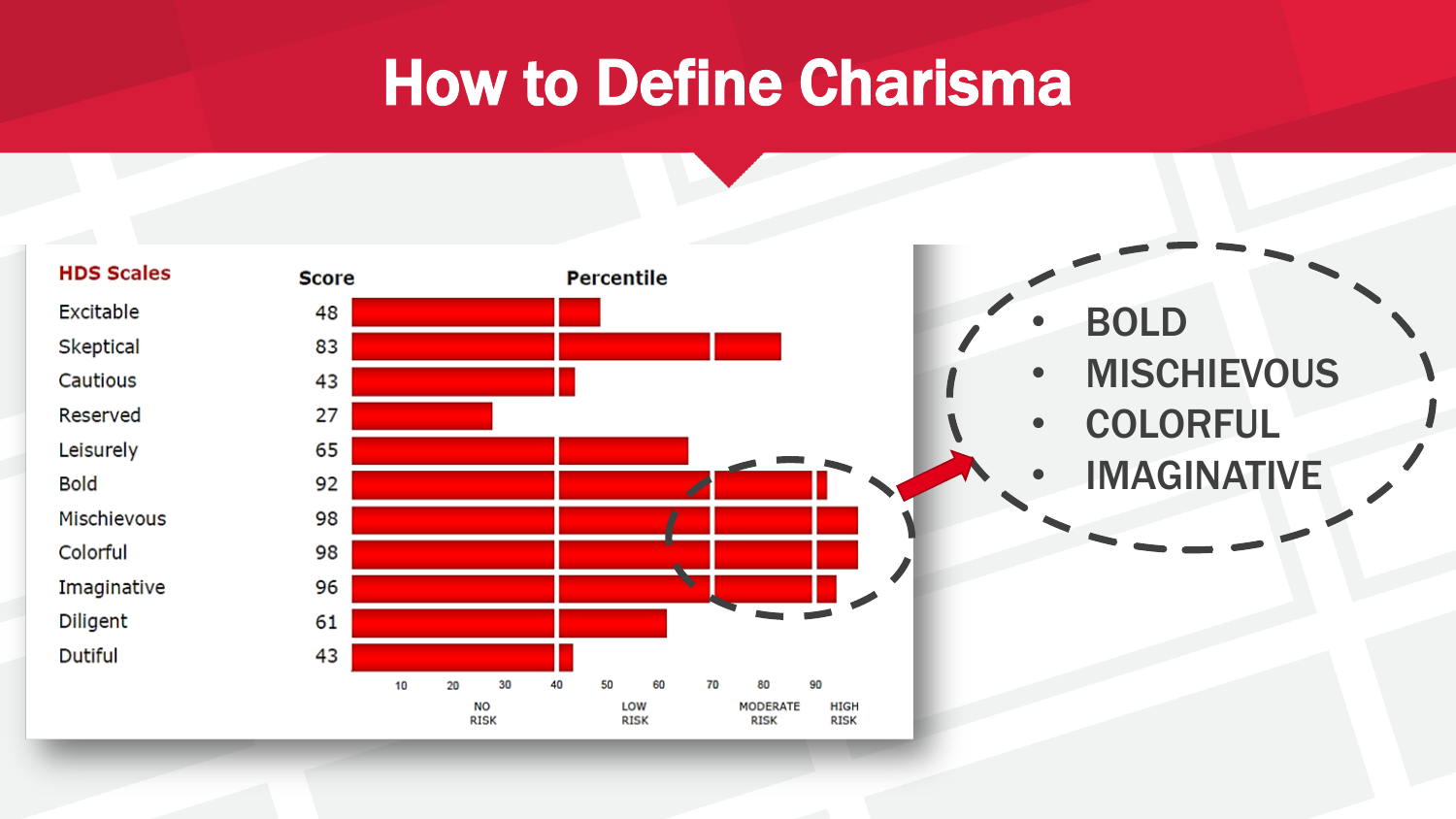#### Charisma Cluster

#### BOLD Socially poised, arrogant, and entitled

#### MISCHIEVOUS Charming, manipulative, and impulsive

COLORFUL Smart, interesting and self-dramatizing

IMAGINATIVE Creative, impractical, and eccentric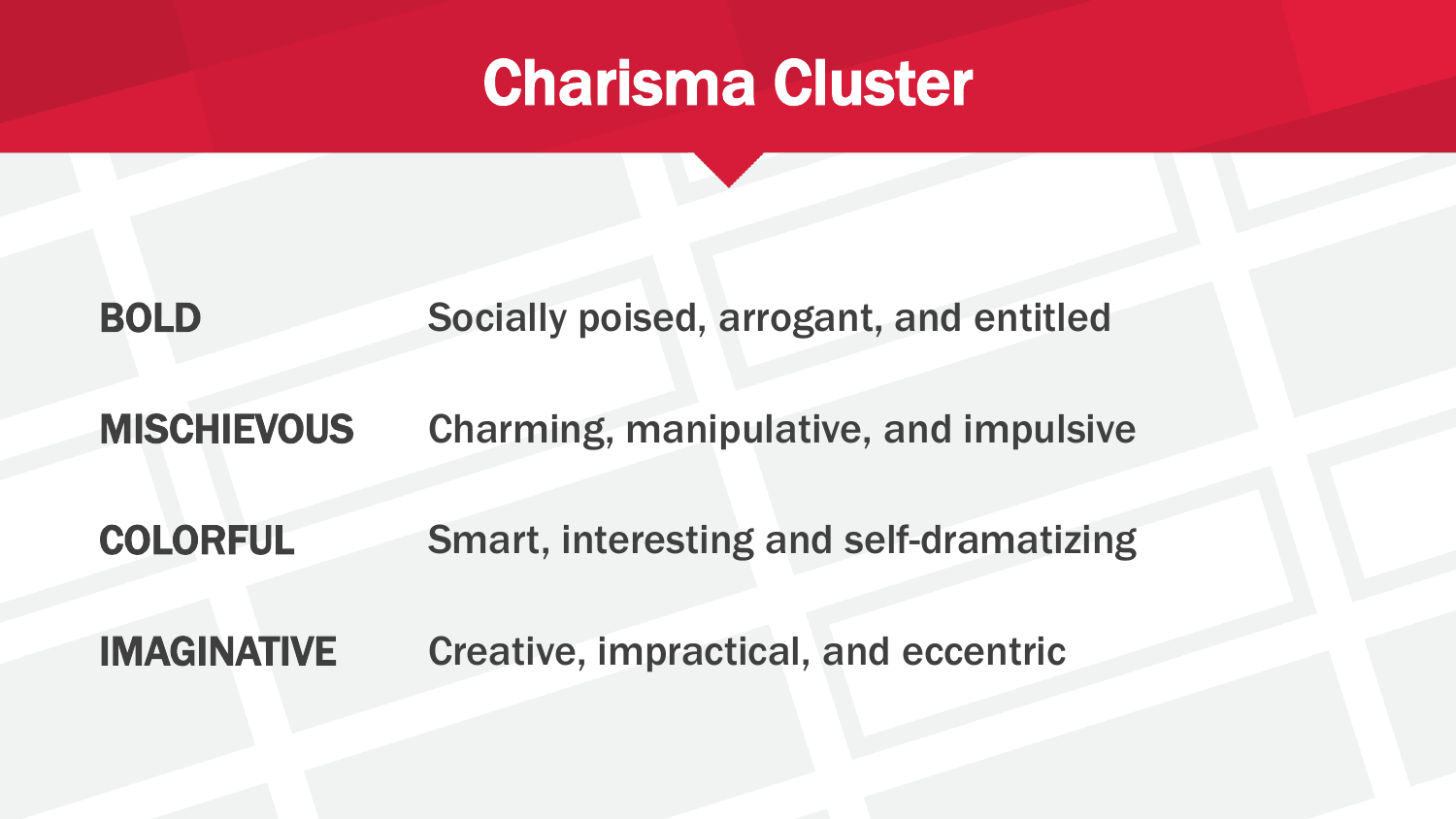#### Performance: Self vs Others



Source: Vergauwe, Wille, B., Hofmans, J., Kaiser, R., & De Fruyt, F. (2018) The Double-Edged Sword of Leader Charisma. *Journal of Personality and Social Psychology*, 114, 110-130.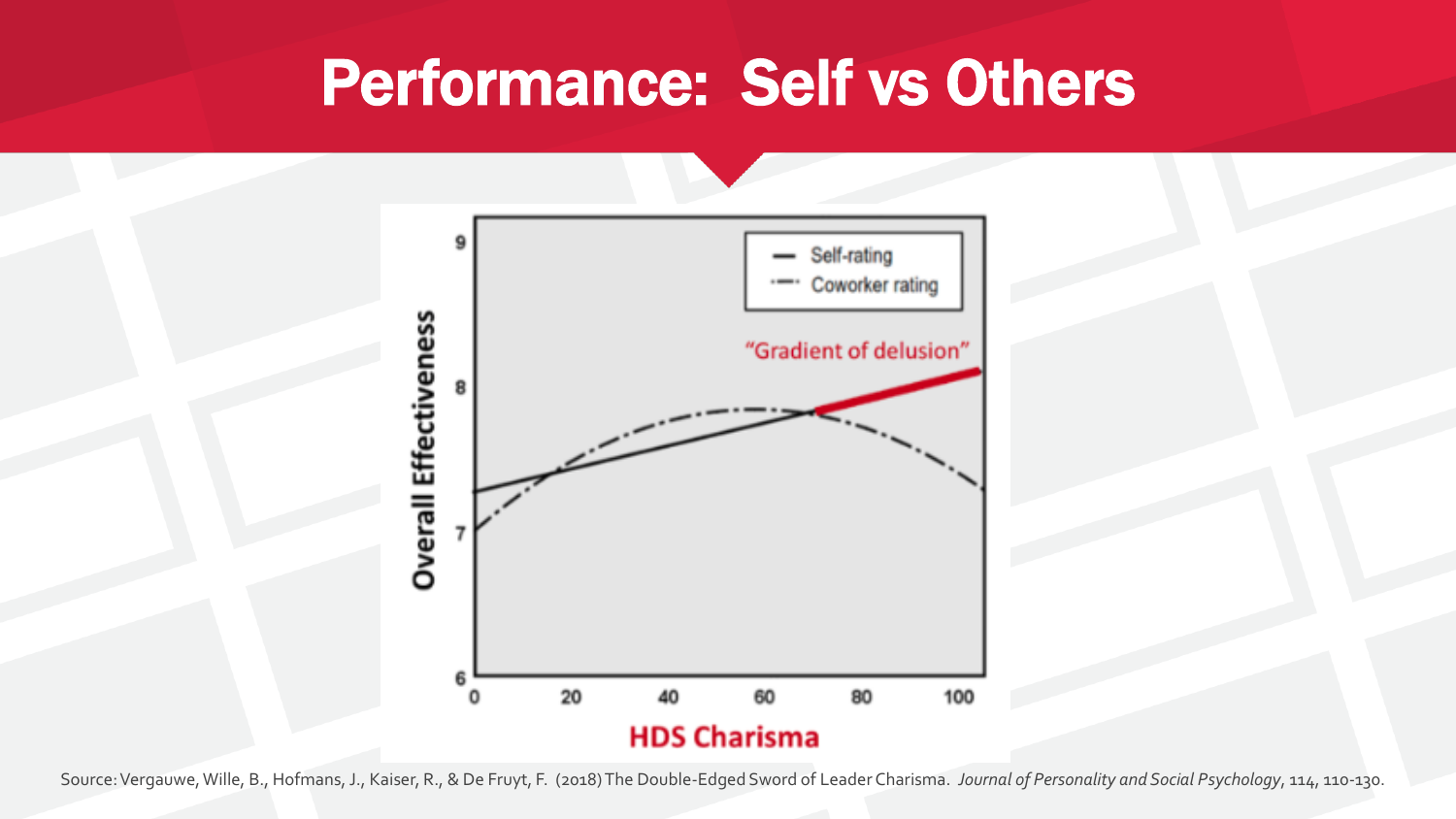# **Humility**

Humble individuals tend to:

- Admit their mistakes and limitations
- Spotlight others' contributions
- Listen to and learn from others
- Make fun of themselves
- Not feel entitled
- **E** Have egalitarian values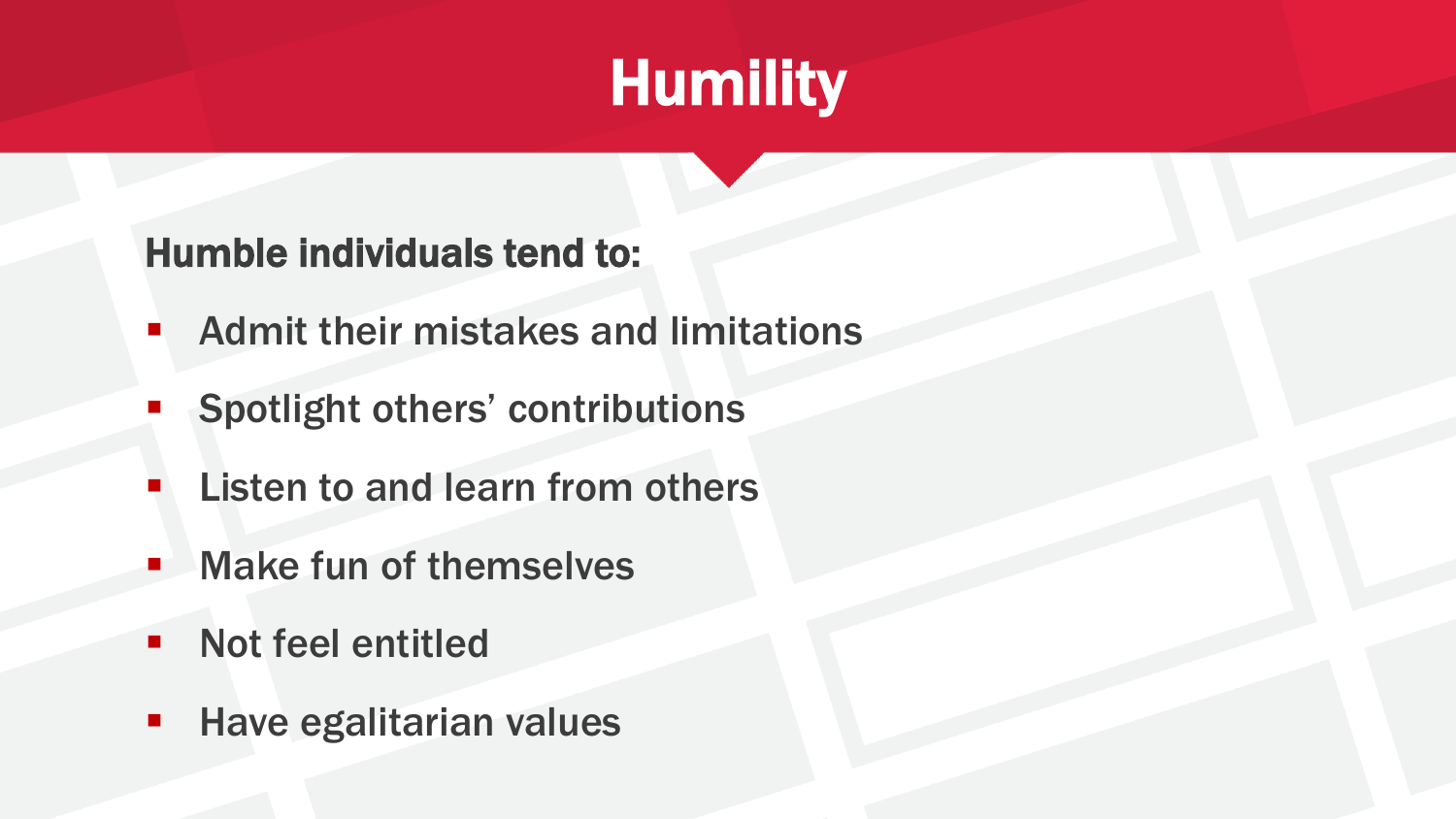#### What Humble Leaders Do

- Focus on team performance, not their individual performance
- Channel ambition back into the organization vs for personal gain
- **Foster a culture of development by encouraging learning and** personal development
- Build a culture of openness, trust, and recognition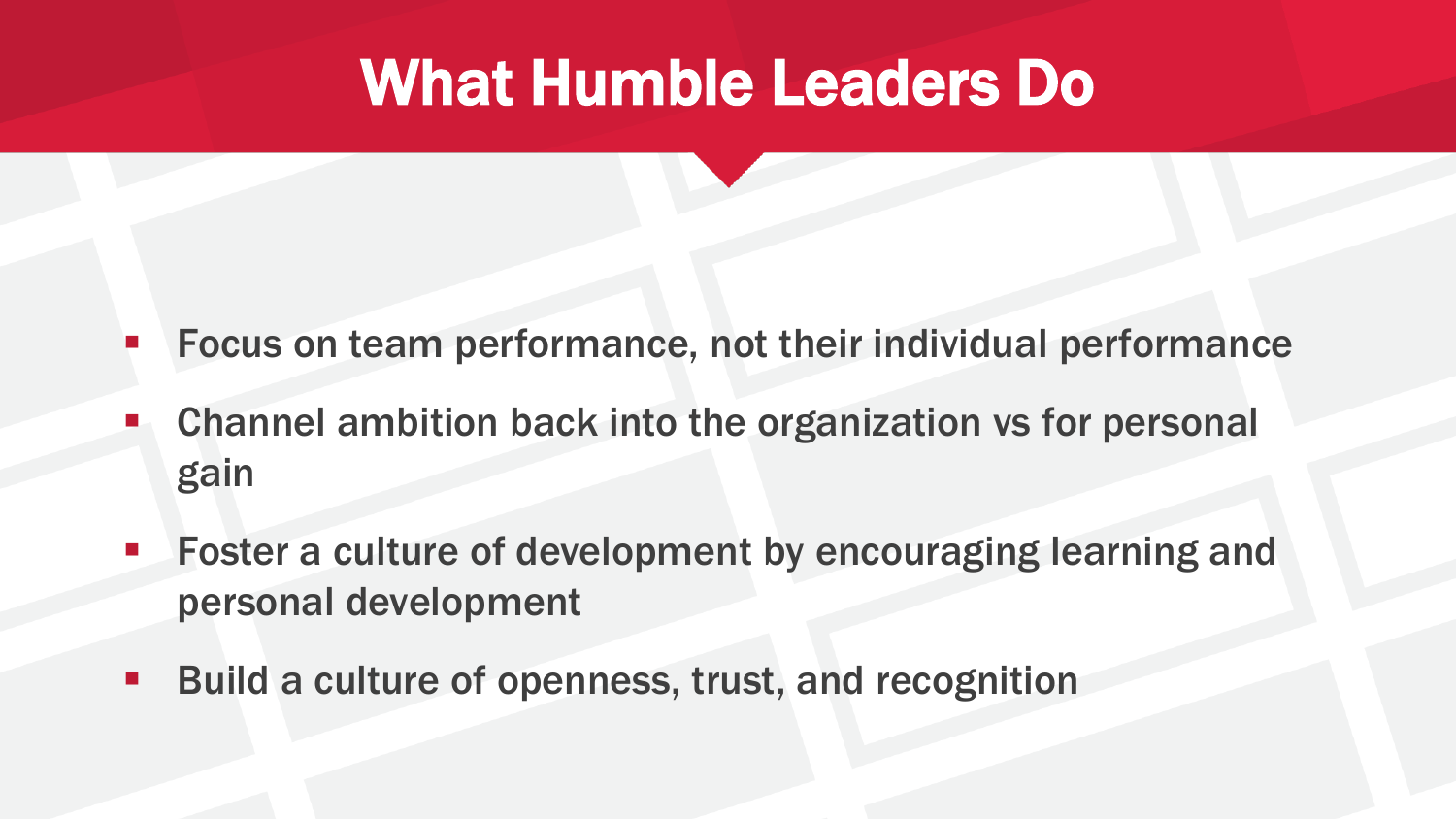# Correlates of Hogan Humility scale

- $\blacksquare$  In-role performance (Positive)
- **Organizational citizenship behavior (Positive)**
- **EXPERITE: Counterproductive work behaviors (Negative)**
- **E** Affective well-being of staff (Positive)
- **D** Job satisfaction of staff (Positive)
- **Engagement of staff (Positive)**
- **EXTENDED Transform Turnover intentions of staff (Negative)**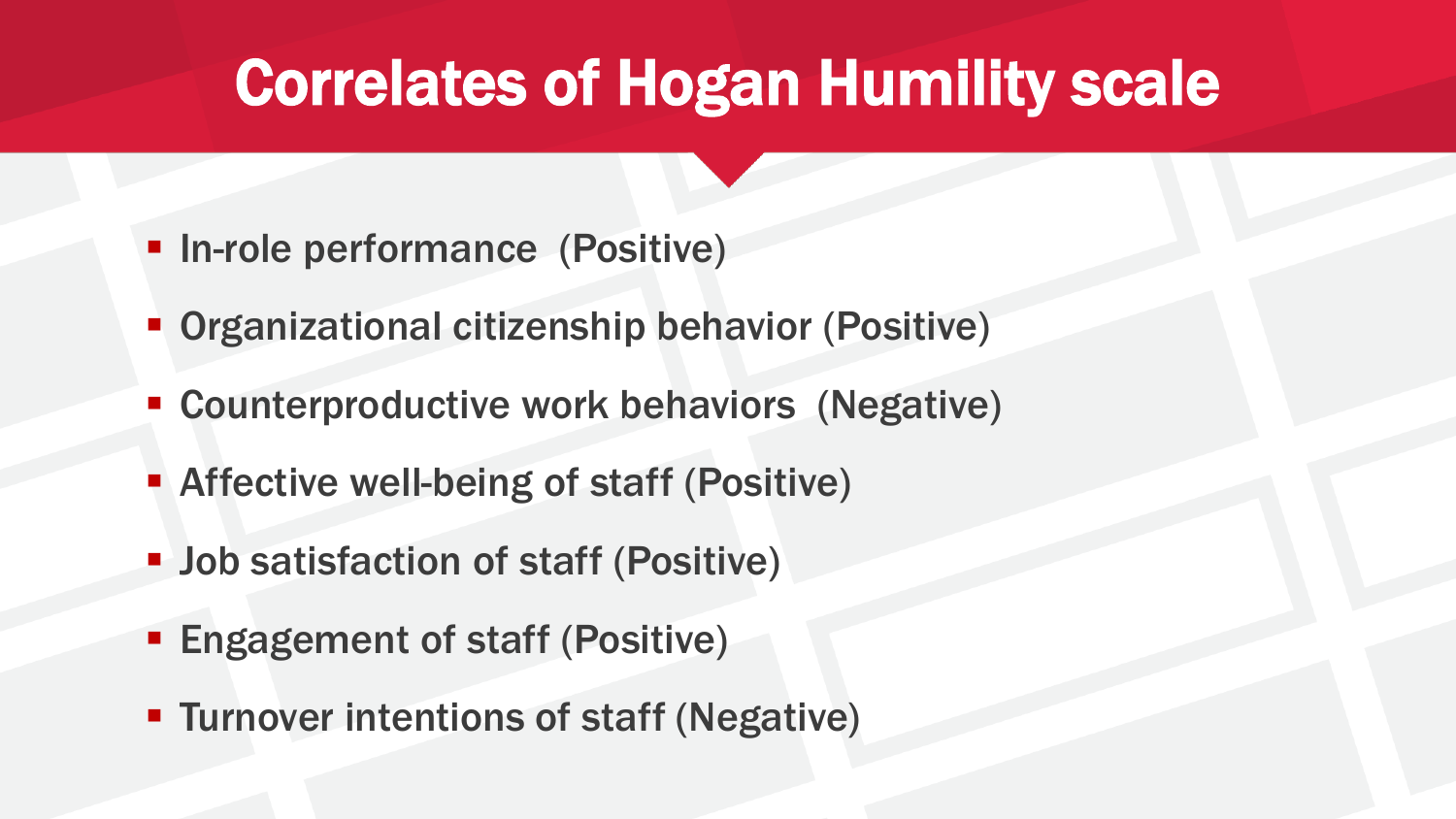# Humility and Company Performance



Source: Ou, Amy Y., Waldmon, David A., Peterson, Suzanne J. (2015). Do Humble CEOs Matter? An Examination of CEO Humility and Firm Outcomes. Journal of Management Vol. XX No. X, Month XXXX 1–27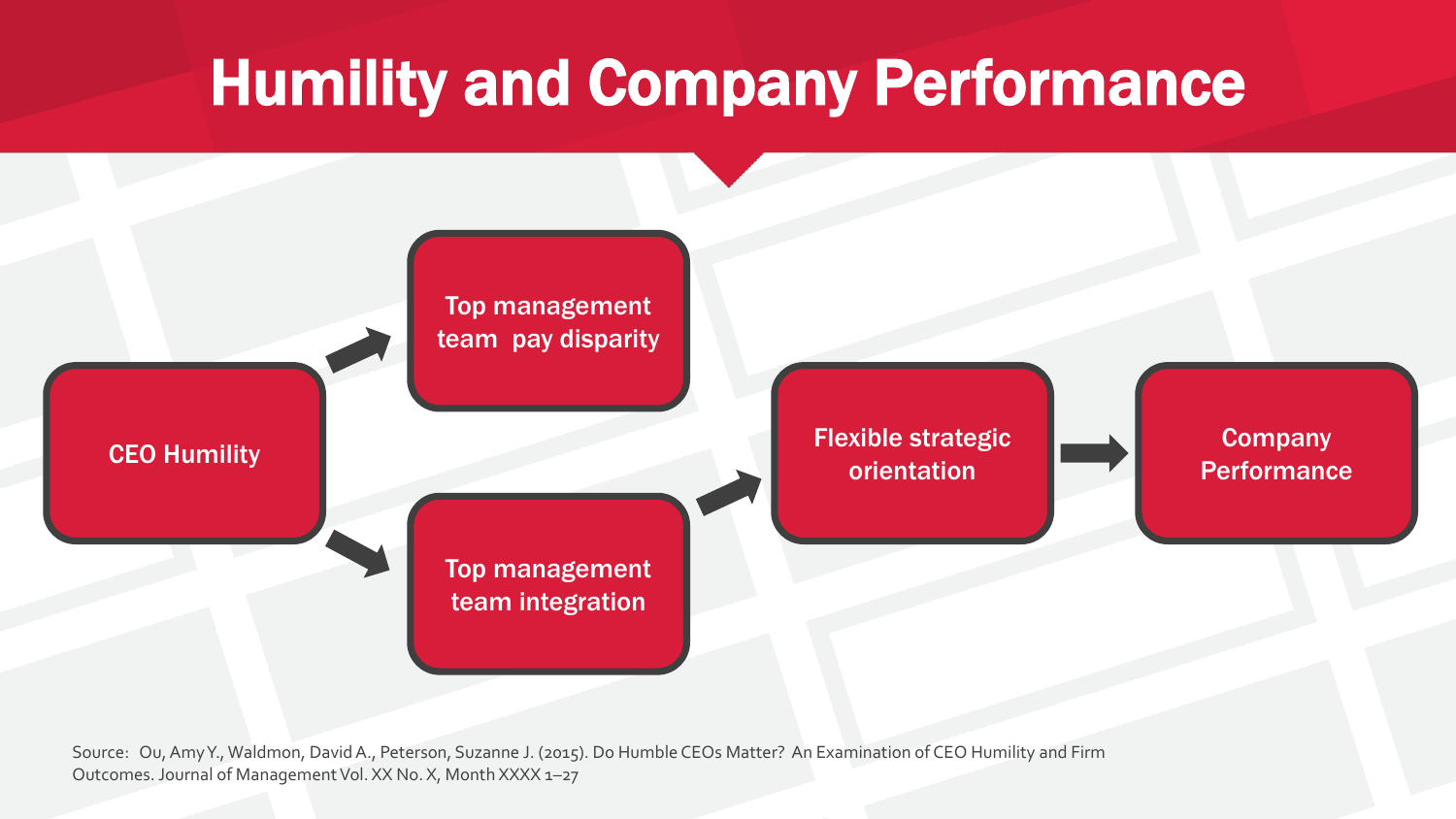# Developing Humility

- **EXECUTE: Actively recognize others' achievements**
- **E** Actively work to understand your limitations
- **EXEC** Be willing to acknowledge mistakes
- Ask for and listen to feedback; accept that your way is not the only way
- Work to earn the respect of your colleagues; don't assume you are entitled to it
- Monitor your self-promoting behaviors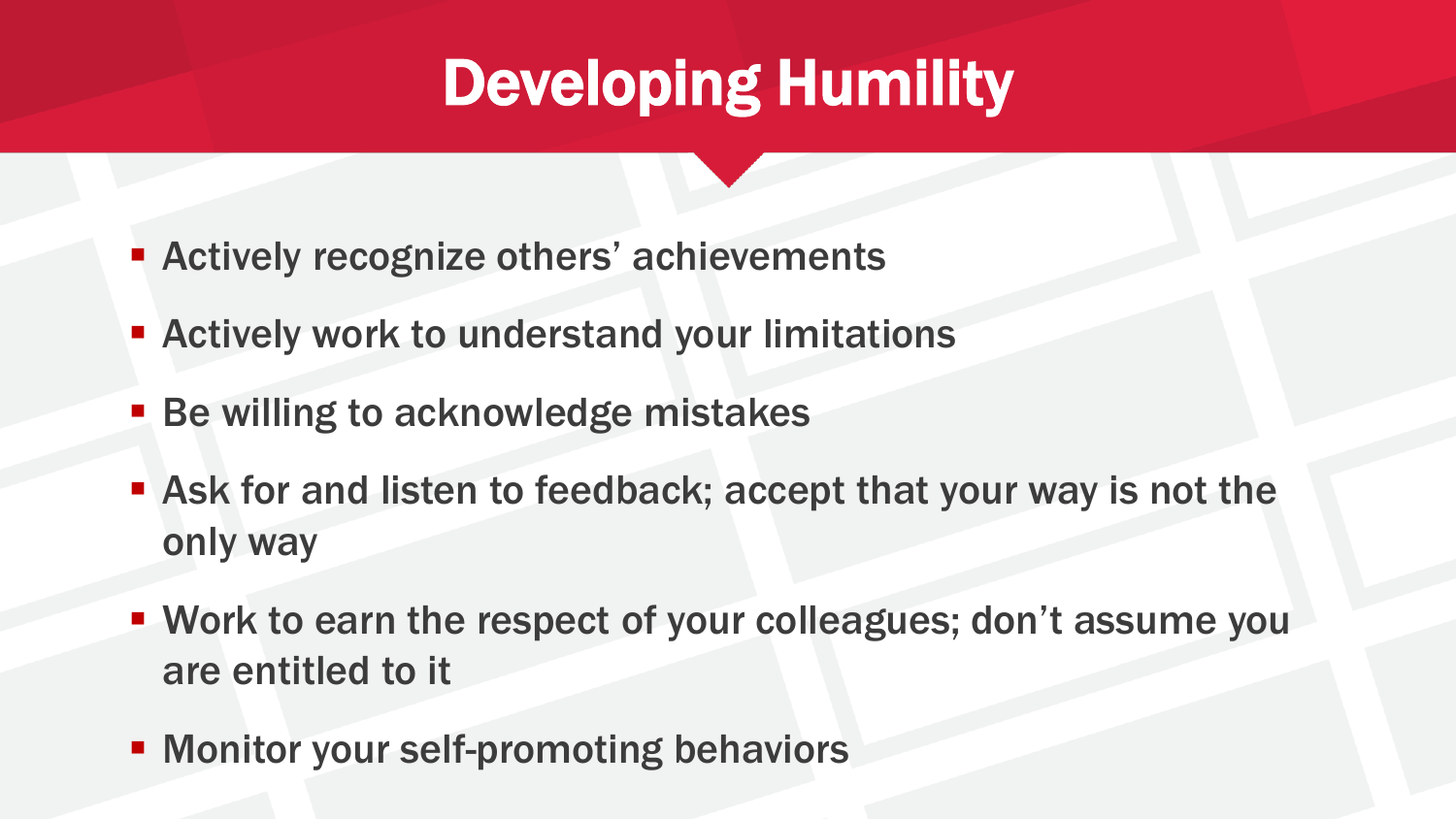# Final Thoughts

- **EXP** Charismatic leaders focus on themselves
- **EXTE:** Humble leaders focus on the team and organization (Drucker's mirror and window analogy)
- **Charisma destroys engagement**
- **EXPLO Humility creates engagement**
- **Organizations that value charisma often overlook their most effective** leaders
- The next generation of effective leaders may be hidden in plain sight